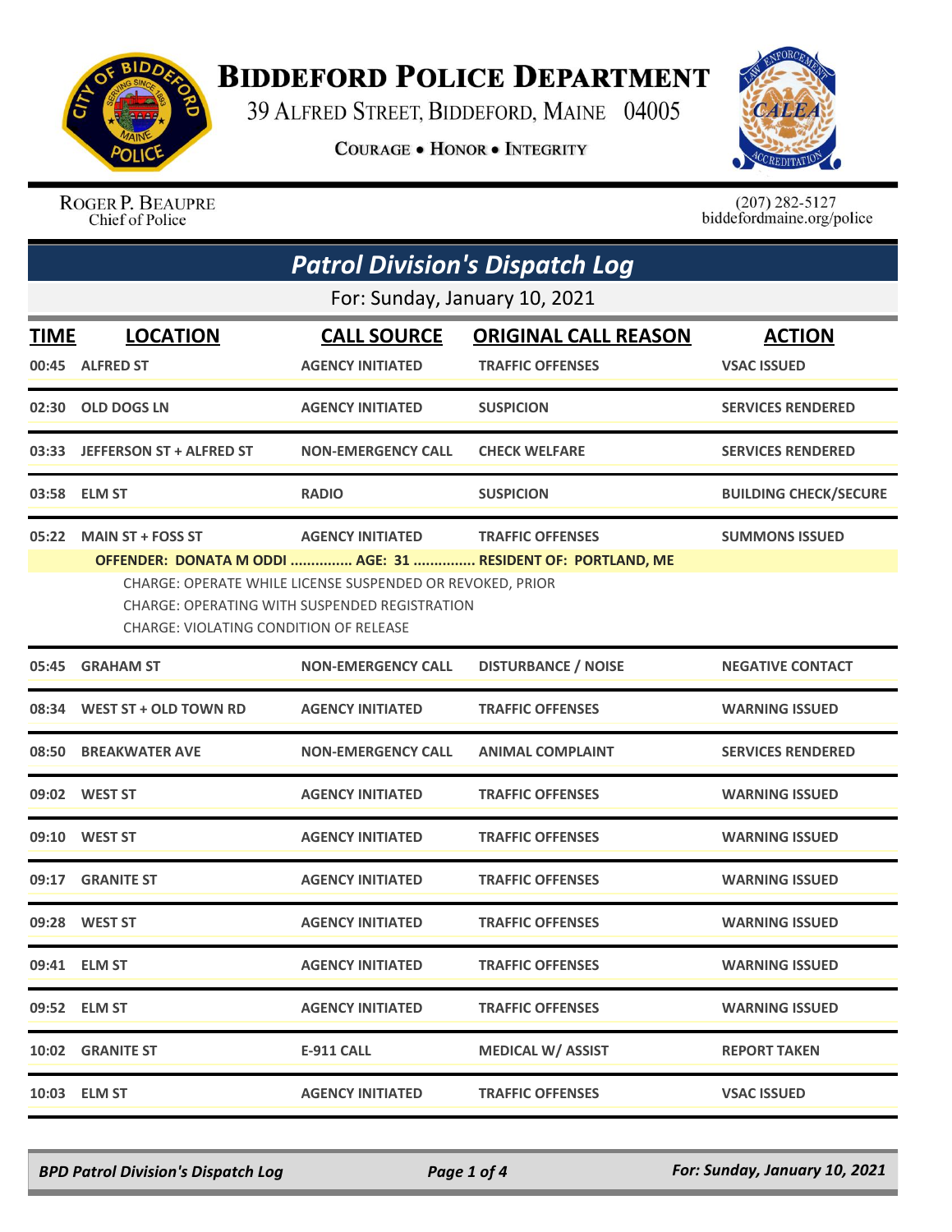| <b>TIME</b> | <b>LOCATION</b>                                | <b>CALL SOURCE</b>        | <b>ORIGINAL CALL REASON</b>                                                 | <b>ACTION</b>                |
|-------------|------------------------------------------------|---------------------------|-----------------------------------------------------------------------------|------------------------------|
|             | 10:24 ALFRED ST                                | <b>AGENCY INITIATED</b>   | <b>TRAFFIC OFFENSES</b>                                                     | <b>VSAC ISSUED</b>           |
| 10:25       | <b>MILLER AVE</b>                              | <b>NON-EMERGENCY CALL</b> | <b>FRAUD / SCAM</b>                                                         | <b>REFERRED OTHER AGENCY</b> |
|             | 10:46 SOUTH ST + GREEN ST                      | <b>AGENCY INITIATED</b>   | <b>TRAFFIC OFFENSES</b>                                                     | <b>WARNING ISSUED</b>        |
|             | 10:47 ALFRED ST                                | <b>AGENCY INITIATED</b>   | <b>TRAFFIC OFFENSES</b>                                                     | <b>VSAC ISSUED</b>           |
|             | 10:59 ALFRED ST                                | <b>AGENCY INITIATED</b>   | <b>TRAFFIC OFFENSES</b>                                                     | <b>WARNING ISSUED</b>        |
|             | 11:01 ALFRED ST                                | <b>WALK-IN AT STATION</b> | <b>ARTICLES LOST/FOUND</b>                                                  | <b>SERVICES RENDERED</b>     |
| 11:09       | <b>ALFRED ST</b>                               | <b>AGENCY INITIATED</b>   | <b>TRAFFIC OFFENSES</b>                                                     | <b>SUMMONS ISSUED</b>        |
|             |                                                |                           | OFFENDER: ROBERT DONALD BROOKS  AGE: 56  RESIDENT OF: OLD ORCHARD BEACH, ME |                              |
|             | <b>CHARGE: OPERATE VEHICLE WITHOUT LICENSE</b> |                           |                                                                             |                              |
|             | 11:18 ALFRED ST                                | <b>AGENCY INITIATED</b>   | <b>TRAFFIC OFFENSES</b>                                                     | <b>VSAC ISSUED</b>           |
|             | 11:18 FOSS ST                                  | <b>WALK-IN AT STATION</b> | <b>VIOL OF BAIL CONDITIONS</b>                                              | <b>REPORT TAKEN</b>          |
|             | 11:35 ALFRED ST                                | <b>AGENCY INITIATED</b>   | <b>TRAFFIC OFFENSES</b>                                                     | <b>WARNING ISSUED</b>        |
|             | 11:37 SOUTH ST                                 | <b>E-911 CALL</b>         | <b>ARTICLES LOST/FOUND</b>                                                  | <b>REPORT TAKEN</b>          |
|             | 11:54 ALFRED ST                                | <b>AGENCY INITIATED</b>   | <b>TRAFFIC OFFENSES</b>                                                     | <b>WARNING ISSUED</b>        |
| 12:05       | <b>ALFRED ST</b>                               | <b>AGENCY INITIATED</b>   | <b>TRAFFIC OFFENSES</b>                                                     | <b>VSAC ISSUED</b>           |
|             | 12:16 SUMMER ST                                | <b>NON-EMERGENCY CALL</b> | <b>SUSPICION</b>                                                            | <b>NEGATIVE CONTACT</b>      |
|             | <b>12:26 FORTUNES ROCKS RD</b>                 | <b>E-911 CALL</b>         | 911 MISUSE                                                                  | <b>NEGATIVE CONTACT</b>      |
|             | 12:38 PROSPECT ST                              | <b>NON-EMERGENCY CALL</b> | <b>DOMESTIC COMPLAINTS</b>                                                  | <b>REPORT TAKEN</b>          |
|             | 12:47 TIMBER POINT RD                          | <b>NON-EMERGENCY CALL</b> | <b>PARKING COMPLAINT</b>                                                    | <b>PARKING TICKET ISSUED</b> |
|             | 12:52 MAIN ST                                  | <b>WALK-IN AT STATION</b> | <b>CHECK WELFARE</b>                                                        | <b>NO ACTION REQUIRED</b>    |
|             | 13:02 SOUTH ST                                 | <b>AGENCY INITIATED</b>   | <b>TRAFFIC OFFENSES</b>                                                     | <b>WARNING ISSUED</b>        |
|             | 13:04 HILLS BEACH RD                           | <b>NON-EMERGENCY CALL</b> | <b>MENTAL ILLNESS CASES</b>                                                 | <b>FIELD INTERVIEW</b>       |
|             | 13:12 SOUTH ST                                 | <b>AGENCY INITIATED</b>   | <b>TRAFFIC OFFENSES</b>                                                     | <b>WARNING ISSUED</b>        |
|             | 13:21 SOUTH ST                                 | <b>AGENCY INITIATED</b>   | <b>TRAFFIC OFFENSES</b>                                                     | <b>WARNING ISSUED</b>        |
|             | 13:30 SOUTH ST                                 | <b>AGENCY INITIATED</b>   | <b>TRAFFIC OFFENSES</b>                                                     | <b>VSAC ISSUED</b>           |
|             | 13:31 GRAHAM ST                                | E-911 CALL                | <b>CRIMINAL MISCHIEF</b>                                                    | <b>SERVICES RENDERED</b>     |

*BPD Patrol Division's Dispatch Log Page 2 of 4 For: Sunday, January 10, 2021*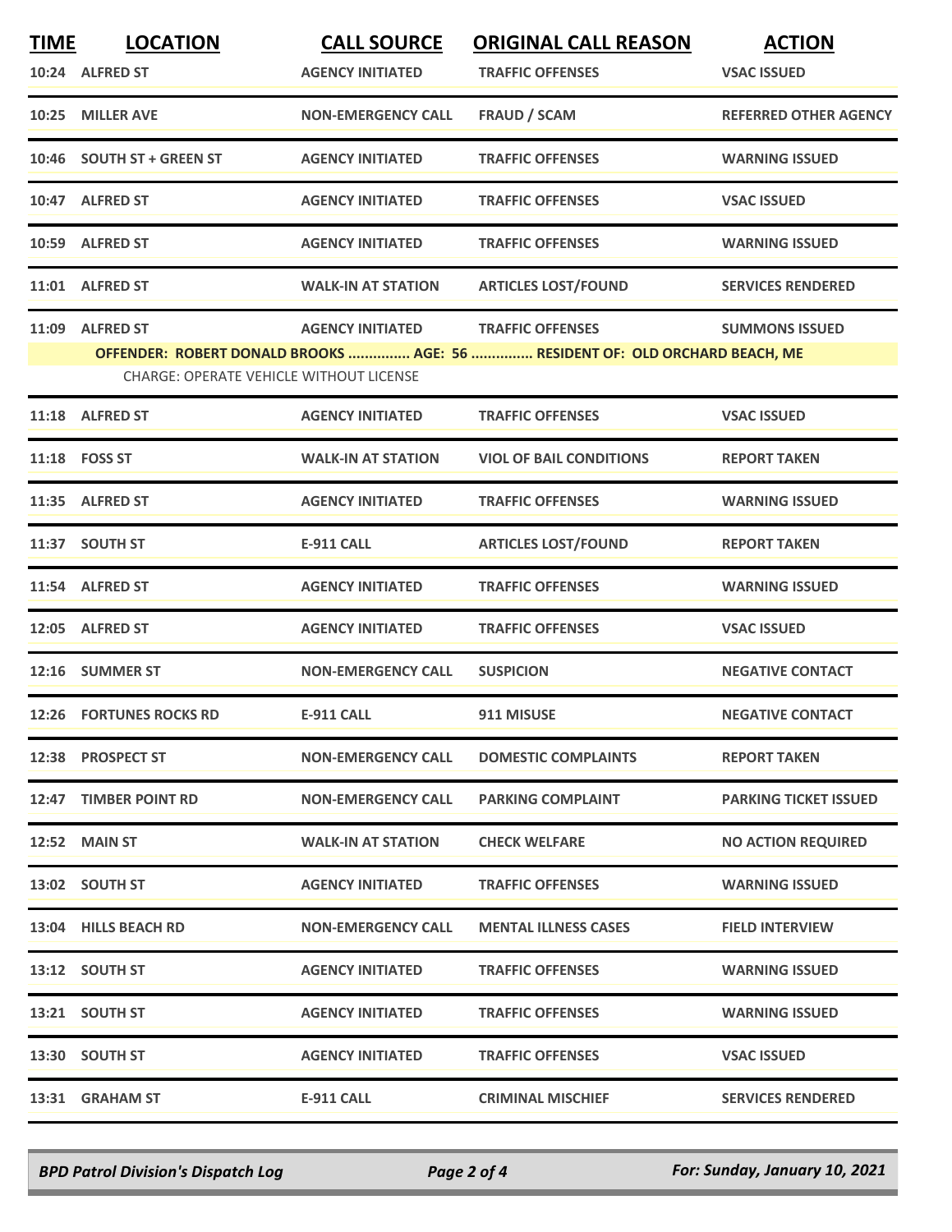| <b>TIME</b> | <b>LOCATION</b><br>13:48 MAY ST | <b>CALL SOURCE</b><br><b>AGENCY INITIATED</b> | <b>ORIGINAL CALL REASON</b><br><b>TRAFFIC OFFENSES</b> | <b>ACTION</b><br><b>WARNING ISSUED</b> |
|-------------|---------------------------------|-----------------------------------------------|--------------------------------------------------------|----------------------------------------|
|             | 13:50 POOL ST                   | <b>AGENCY INITIATED</b>                       | <b>TRESPASSING</b>                                     | <b>SERVICES RENDERED</b>               |
|             | 13:57 ALFRED ST                 | <b>WALK-IN AT STATION</b>                     | <b>PAPERWORK</b>                                       | <b>SERVICES RENDERED</b>               |
| 14:09       | <b>HILLSIDE AVE</b>             | <b>AGENCY INITIATED</b>                       | <b>TRAFFIC OFFENSES</b>                                | <b>WARNING ISSUED</b>                  |
|             | 14:16 BIRCH ST                  | <b>WALK-IN AT STATION</b>                     | <b>DOMESTIC COMPLAINTS</b>                             | <b>REFERRED OTHER AGENCY</b>           |
|             | 14:24 ALFRED ST                 | <b>NON-EMERGENCY CALL</b>                     | <b>SUSPICION</b>                                       | <b>REPORT TAKEN</b>                    |
|             | 14:45 ALFRED ST                 | <b>NON-EMERGENCY CALL</b>                     | <b>CHECK WELFARE</b>                                   | <b>NO ACTION REQUIRED</b>              |
|             | 14:59 ALFRED ST                 | <b>E-911 CALL</b>                             | <b>CHECK WELFARE</b>                                   | <b>TRANSPORT TO HOSPITAL</b>           |
|             | 15:36 HILL ST                   | <b>E-911 CALL</b>                             | 911 MISUSE                                             | <b>DISPATCH HANDLED</b>                |
|             | 15:38 SOUTH ST                  | <b>AGENCY INITIATED</b>                       | <b>TRAFFIC OFFENSES</b>                                | <b>WARNING ISSUED</b>                  |
|             | 15:57 SOUTH ST + OLD HOLLIS RD  | <b>AGENCY INITIATED</b>                       | <b>TRAFFIC OFFENSES</b>                                | <b>WARNING ISSUED</b>                  |
|             | 16:04 SOUTH ST + MAPLEWOOD AVE  | <b>AGENCY INITIATED</b>                       | <b>TRAFFIC OFFENSES</b>                                | <b>VSAC ISSUED</b>                     |
|             | 16:07 WEST ST                   | <b>NON-EMERGENCY CALL</b>                     | <b>SUSPICION</b>                                       | <b>SERVICES RENDERED</b>               |
| 16:19       | <b>ELM ST + PINE ST</b>         | <b>AGENCY INITIATED</b>                       | <b>TRAFFIC OFFENSES</b>                                | <b>VSAC ISSUED</b>                     |
|             | 16:33 KING ST                   | <b>E-911 CALL</b>                             | <b>ASSAULT</b>                                         | <b>NEGATIVE CONTACT</b>                |
|             | 16:51 BIRCH ST                  | <b>NON-EMERGENCY CALL</b>                     | <b>DOMESTIC COMPLAINTS</b>                             | <b>REPORT TAKEN</b>                    |
|             | 17:08 STATE ST                  | <b>AGENCY INITIATED</b>                       | <b>PAPERWORK</b>                                       | <b>NEGATIVE CONTACT</b>                |
|             | 18:00 ELM ST + CHERRY LN        | <b>E-911 CALL</b>                             | 911 MISUSE                                             | <b>DISPATCH HANDLED</b>                |
|             | 18:19 PROSPECT ST               | E-911 CALL                                    | 911 MISUSE                                             | <b>NO ACTION REQUIRED</b>              |
|             | 18:57 JEFFERSON ST              | <b>NON-EMERGENCY CALL</b>                     | <b>ARTICLES LOST/FOUND</b>                             | <b>SERVICES RENDERED</b>               |
|             | 19:00 ALFRED ST                 | <b>E-911 CALL</b>                             | 911 MISUSE                                             | <b>NO ACTION REQUIRED</b>              |
|             | 19:02 GRAHAM ST                 | <b>NON-EMERGENCY CALL</b>                     | <b>CHECK WELFARE</b>                                   | <b>UNFOUNDED</b>                       |
|             | 19:40 ELM ST + LINCOLN ST       | <b>AGENCY INITIATED</b>                       | <b>TRAFFIC OFFENSES</b>                                | <b>WARNING ISSUED</b>                  |
|             | 19:44 BACON ST + EMERY ST       | <b>NON-EMERGENCY CALL</b>                     | <b>PARKING COMPLAINT</b>                               | <b>PARKING TICKET ISSUED</b>           |
|             | 20:09 ALFRED ST                 | <b>WALK-IN AT STATION</b>                     | <b>ASSIST CITIZEN</b>                                  | <b>SERVICES RENDERED</b>               |

*BPD Patrol Division's Dispatch Log Page 3 of 4 For: Sunday, January 10, 2021*